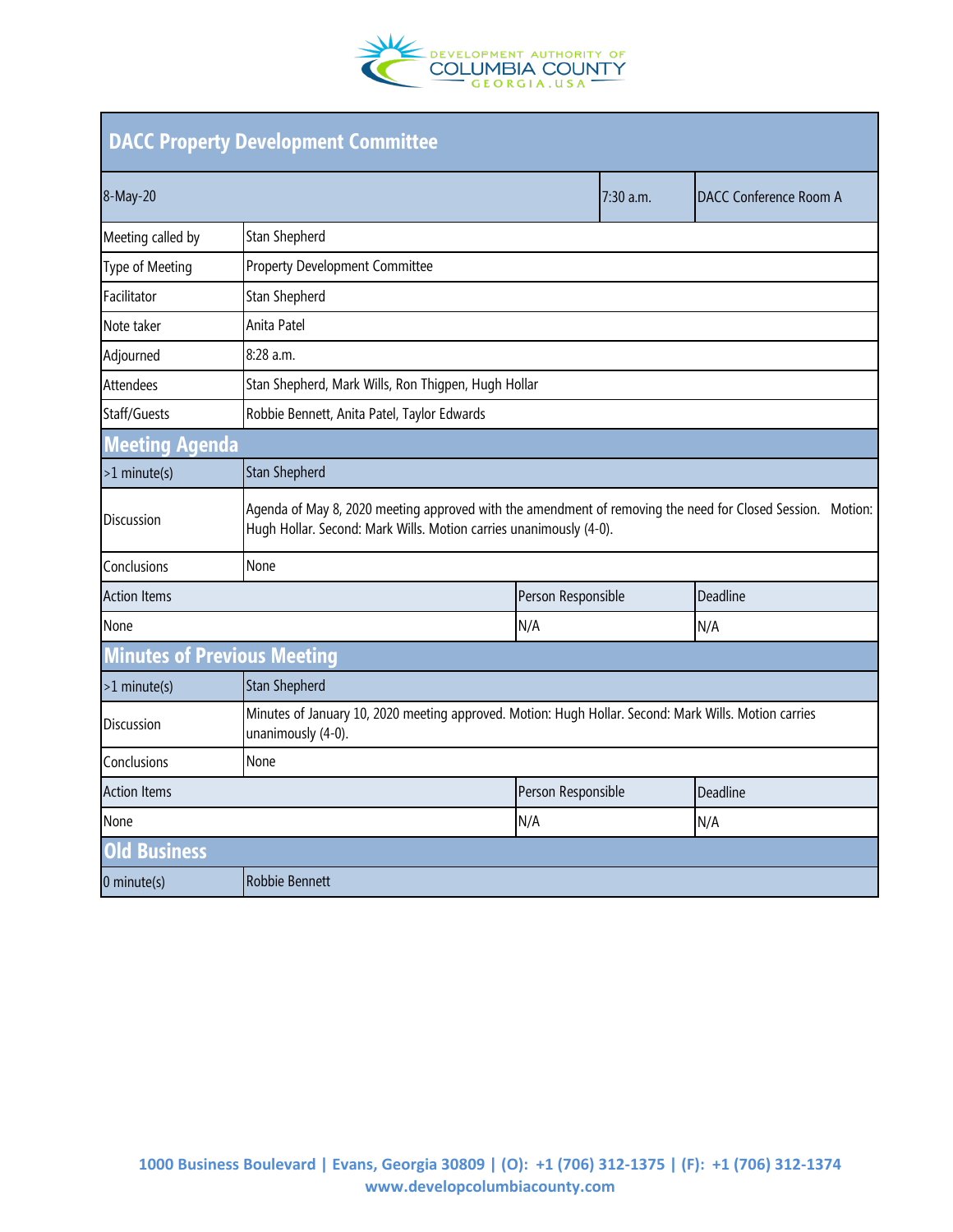

| <b>Discussion</b>   | park. Thomas and Hutton has updated the master plan for Phase 1 with Amazon added as a tenant. 70% of the<br>park is full with land utilized by the two companies, as well as roads, water features, easements etc. in three years<br>time. Robbie reviewed the remaining parcels with the committee and discussed how to maximize their utilization.<br>The plan for Phase 2 was shared and parcels and their uses discussed as to the specific projects that are now<br>inquiring about their availability. The benefits of certifying as a green park, other than environmental stewardship,<br>were discussed. Robbie said that it showed a benefit to the end-user in that International companies take<br>environmental stewardship very seriously as that is a key concern for many investors and stakeholders. Working to<br>keep trees on buffer zones and other areas as much as possible is important. Utilizing natural resources from solar<br>to water should be considered. Kerry Bridges shared that we should be mindful that we are not adding long-term<br>cost. It will be important to look at the landscaping and choice of vegetation that are hearty, need less water, take<br>less maintenance, using storm water and natural water features for irrigation etc. The cost to maintain a possible<br>thousand plus acres long-term should be a key concern as we move forward with Phase 1 completing and Phase 2<br>beginning.<br>Robbie reviewed the White Oak Expenses thus far and he discussed budgeting for the upcoming fiscal year with<br>outside sources no longer available. Discussion was held on neighboring properties and extending our option<br>agreement on the price or property. |                    |          |  |
|---------------------|-------------------------------------------------------------------------------------------------------------------------------------------------------------------------------------------------------------------------------------------------------------------------------------------------------------------------------------------------------------------------------------------------------------------------------------------------------------------------------------------------------------------------------------------------------------------------------------------------------------------------------------------------------------------------------------------------------------------------------------------------------------------------------------------------------------------------------------------------------------------------------------------------------------------------------------------------------------------------------------------------------------------------------------------------------------------------------------------------------------------------------------------------------------------------------------------------------------------------------------------------------------------------------------------------------------------------------------------------------------------------------------------------------------------------------------------------------------------------------------------------------------------------------------------------------------------------------------------------------------------------------------------------------------------------------------------------------------------------------|--------------------|----------|--|
| Conclusions         | A motion was made by Hugh Hollar to extend DACC's Option agreement for the Prather property. Second Ron<br>Thigpen. Motion carried unanimously (4-0).                                                                                                                                                                                                                                                                                                                                                                                                                                                                                                                                                                                                                                                                                                                                                                                                                                                                                                                                                                                                                                                                                                                                                                                                                                                                                                                                                                                                                                                                                                                                                                         |                    |          |  |
| <b>Action Items</b> |                                                                                                                                                                                                                                                                                                                                                                                                                                                                                                                                                                                                                                                                                                                                                                                                                                                                                                                                                                                                                                                                                                                                                                                                                                                                                                                                                                                                                                                                                                                                                                                                                                                                                                                               | Person Responsible | Deadline |  |
| None                |                                                                                                                                                                                                                                                                                                                                                                                                                                                                                                                                                                                                                                                                                                                                                                                                                                                                                                                                                                                                                                                                                                                                                                                                                                                                                                                                                                                                                                                                                                                                                                                                                                                                                                                               | N/A                | N/A      |  |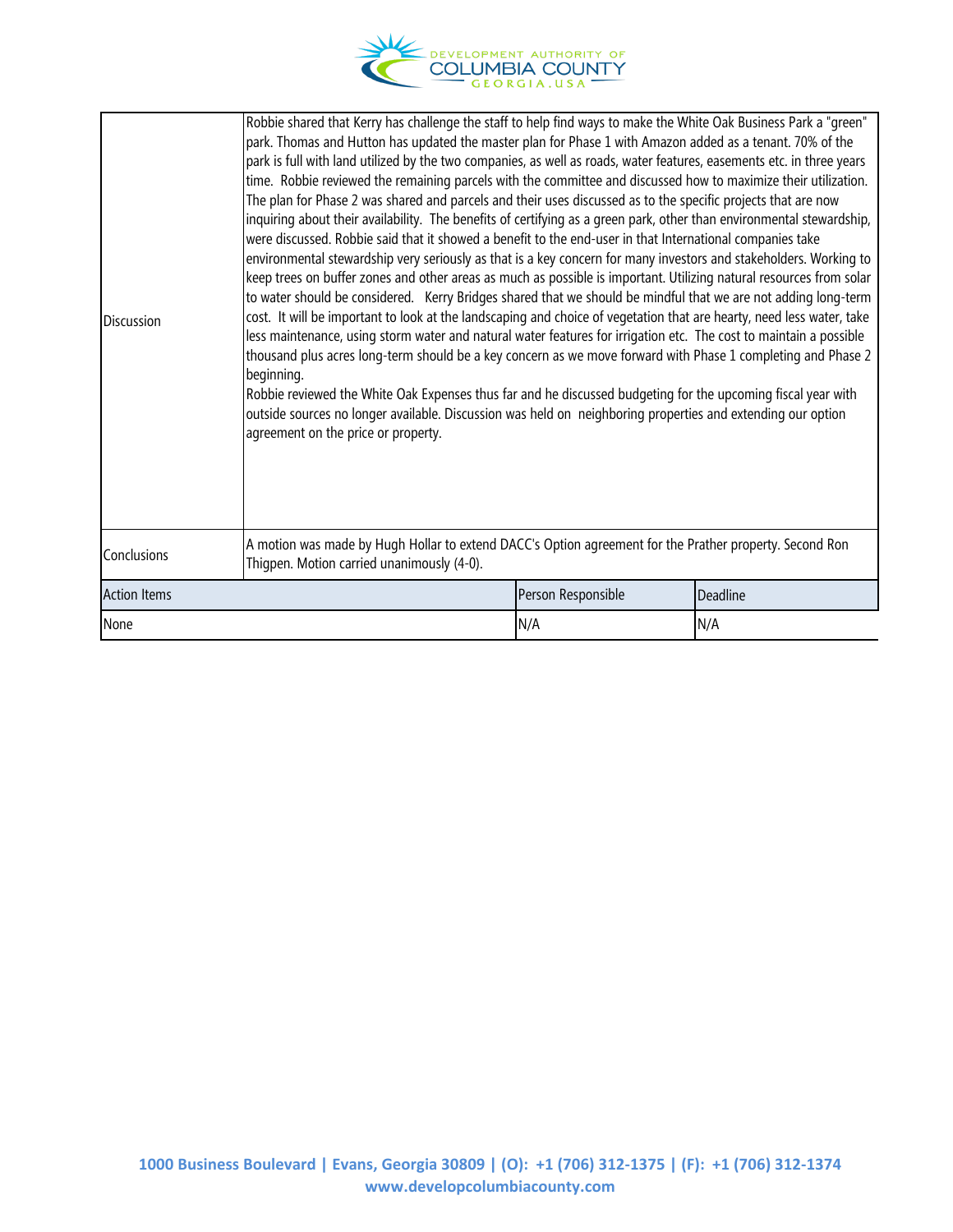

| <b>New Business</b>    |                                                                                                                                                                                                                                                                                                                                                                                                                                                                                                                                                                                                                                                                                                                                                                                                                                                                                                                                                                                                                                                                                                                                                                                                                                                                    |                    |          |  |  |  |
|------------------------|--------------------------------------------------------------------------------------------------------------------------------------------------------------------------------------------------------------------------------------------------------------------------------------------------------------------------------------------------------------------------------------------------------------------------------------------------------------------------------------------------------------------------------------------------------------------------------------------------------------------------------------------------------------------------------------------------------------------------------------------------------------------------------------------------------------------------------------------------------------------------------------------------------------------------------------------------------------------------------------------------------------------------------------------------------------------------------------------------------------------------------------------------------------------------------------------------------------------------------------------------------------------|--------------------|----------|--|--|--|
| $0$ minute(s)          | Robbie Bennett                                                                                                                                                                                                                                                                                                                                                                                                                                                                                                                                                                                                                                                                                                                                                                                                                                                                                                                                                                                                                                                                                                                                                                                                                                                     |                    |          |  |  |  |
| Discussion             |                                                                                                                                                                                                                                                                                                                                                                                                                                                                                                                                                                                                                                                                                                                                                                                                                                                                                                                                                                                                                                                                                                                                                                                                                                                                    |                    |          |  |  |  |
| Conclusions            |                                                                                                                                                                                                                                                                                                                                                                                                                                                                                                                                                                                                                                                                                                                                                                                                                                                                                                                                                                                                                                                                                                                                                                                                                                                                    |                    |          |  |  |  |
| <b>Action Items</b>    | Person Responsible<br>Deadline                                                                                                                                                                                                                                                                                                                                                                                                                                                                                                                                                                                                                                                                                                                                                                                                                                                                                                                                                                                                                                                                                                                                                                                                                                     |                    |          |  |  |  |
| N/A<br>N/A<br>None     |                                                                                                                                                                                                                                                                                                                                                                                                                                                                                                                                                                                                                                                                                                                                                                                                                                                                                                                                                                                                                                                                                                                                                                                                                                                                    |                    |          |  |  |  |
| <b>Updates</b>         |                                                                                                                                                                                                                                                                                                                                                                                                                                                                                                                                                                                                                                                                                                                                                                                                                                                                                                                                                                                                                                                                                                                                                                                                                                                                    |                    |          |  |  |  |
| 20 minute(s)           | Robbie Bennett                                                                                                                                                                                                                                                                                                                                                                                                                                                                                                                                                                                                                                                                                                                                                                                                                                                                                                                                                                                                                                                                                                                                                                                                                                                     |                    |          |  |  |  |
| <b>Discussion</b>      | Robbie shared an update on the White Oak sign and photos of the monument sign being constructed with footers<br>poured and the base being built. The sign should be completed within the next week or two.<br>Stan Shepherd, committee chair, commended Robbie, staff and the DACC Board for their leadership in getting the<br>site to where it is today. Robbie shared that this is a go to site for the State project managers which has increased<br>project interest/inquiry. The Prather properties and the interstate exchange were discussed. Thomas & Hutton will<br>be conducting a traffic study/flow at the entrance of the park. With the opening of Amazon, there will be<br>approximately 1000 additional people coming into the park every day.<br>Discussion was held on the property across the street from the industrial park and the future plans of the church<br>that plans to build their period.<br>Gate 6/Chesterfield property updates were given and discussion was held on the Columbia County and Richmond<br>County partnerships and responsibilities for this property.<br>Ron Thigpen thanked Robbie & Kerry for their leadership this past year with all of the developments that have<br>happened that benefit Columbia County. |                    |          |  |  |  |
| Conclusions            | None                                                                                                                                                                                                                                                                                                                                                                                                                                                                                                                                                                                                                                                                                                                                                                                                                                                                                                                                                                                                                                                                                                                                                                                                                                                               |                    |          |  |  |  |
| <b>Action Items</b>    |                                                                                                                                                                                                                                                                                                                                                                                                                                                                                                                                                                                                                                                                                                                                                                                                                                                                                                                                                                                                                                                                                                                                                                                                                                                                    | Person Responsible | Deadline |  |  |  |
| None                   |                                                                                                                                                                                                                                                                                                                                                                                                                                                                                                                                                                                                                                                                                                                                                                                                                                                                                                                                                                                                                                                                                                                                                                                                                                                                    | N/A                | N/A      |  |  |  |
| <b>Closed Session</b>  |                                                                                                                                                                                                                                                                                                                                                                                                                                                                                                                                                                                                                                                                                                                                                                                                                                                                                                                                                                                                                                                                                                                                                                                                                                                                    |                    |          |  |  |  |
| 0 minute(s)            | None                                                                                                                                                                                                                                                                                                                                                                                                                                                                                                                                                                                                                                                                                                                                                                                                                                                                                                                                                                                                                                                                                                                                                                                                                                                               |                    |          |  |  |  |
| Discussion             | None                                                                                                                                                                                                                                                                                                                                                                                                                                                                                                                                                                                                                                                                                                                                                                                                                                                                                                                                                                                                                                                                                                                                                                                                                                                               |                    |          |  |  |  |
| Conclusions            | None                                                                                                                                                                                                                                                                                                                                                                                                                                                                                                                                                                                                                                                                                                                                                                                                                                                                                                                                                                                                                                                                                                                                                                                                                                                               |                    |          |  |  |  |
| <b>Action Items</b>    |                                                                                                                                                                                                                                                                                                                                                                                                                                                                                                                                                                                                                                                                                                                                                                                                                                                                                                                                                                                                                                                                                                                                                                                                                                                                    | Person Responsible | Deadline |  |  |  |
| None                   |                                                                                                                                                                                                                                                                                                                                                                                                                                                                                                                                                                                                                                                                                                                                                                                                                                                                                                                                                                                                                                                                                                                                                                                                                                                                    | N/A<br>N/A         |          |  |  |  |
| <b>Public Comments</b> |                                                                                                                                                                                                                                                                                                                                                                                                                                                                                                                                                                                                                                                                                                                                                                                                                                                                                                                                                                                                                                                                                                                                                                                                                                                                    |                    |          |  |  |  |
| $0$ minute $(s)$       |                                                                                                                                                                                                                                                                                                                                                                                                                                                                                                                                                                                                                                                                                                                                                                                                                                                                                                                                                                                                                                                                                                                                                                                                                                                                    |                    |          |  |  |  |
| Discussion             |                                                                                                                                                                                                                                                                                                                                                                                                                                                                                                                                                                                                                                                                                                                                                                                                                                                                                                                                                                                                                                                                                                                                                                                                                                                                    |                    |          |  |  |  |